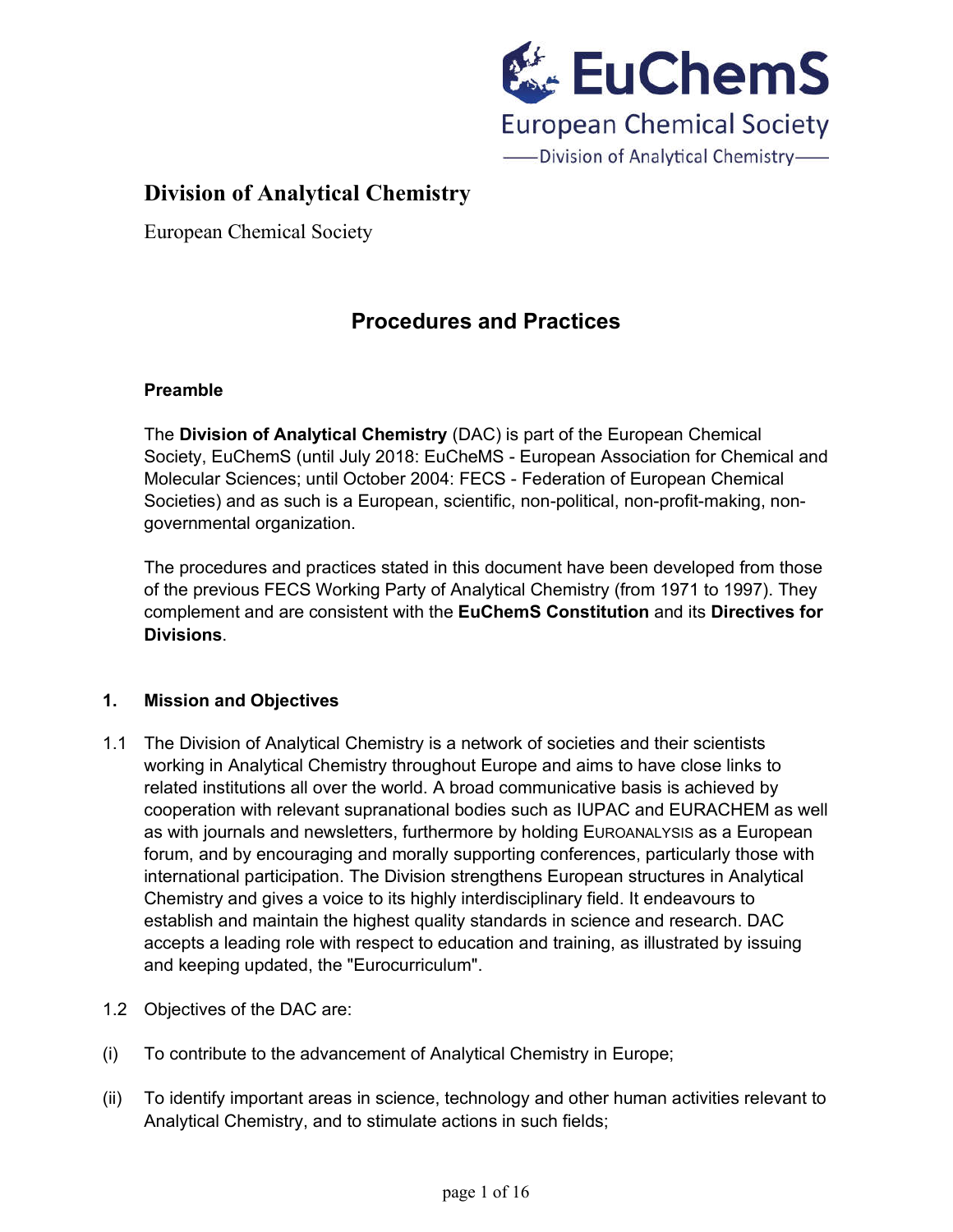

European Chemical Society

- (iii) To address aspects of importance in or to Analytical Chemistry which need regulation, harmonization, standardization or codification, and to make recommendations as appropriate;
- (iv) To encourage cooperation between analytical chemists whether working in academia, industry or governance, in particular within the countries of the member societies of EuChemS and international organizations such as IUPAC, FACSS, EURACHEM and ISO;
- (v) To foster close contacts and cooperation of DAC with the European Commission and other relevant institutions;
- (vi) To use its best endeavours to promote the status of analytical chemists in general and in the countries of EuChemS member societies in particular;
- (vii) To safeguard the interests of the analytical chemistry community, especially concerning recognition and legitimation in matters of regulation and legislation as well as decision making in economic and in social areas;
- (viii) To assist and strengthen quality in teaching and training of analytical chemistry in education and in daily practice;
- (ix) To support the transfer and exchange of knowledge in the areas of DAC expertise both within Europe and in non-European countries;
- (x) To hold EUROANALYSIS (Section 6) and other conferences;
- (xi) To assume a general promotion and coordination function for conferences, Eurocourses and other events related to analytical chemistry, and to advocate EuChemS support for these;
- (xii) To disseminate information to the wider scientific community and general public about analytical chemistry and its achievements.

### **2. Delegates, Observers and Guests**

2.1 (i) Any member society of EuChemS may be represented in DAC by one **Delegate**. The Delegate is expected to participate in DAC activities including the Annual Meeting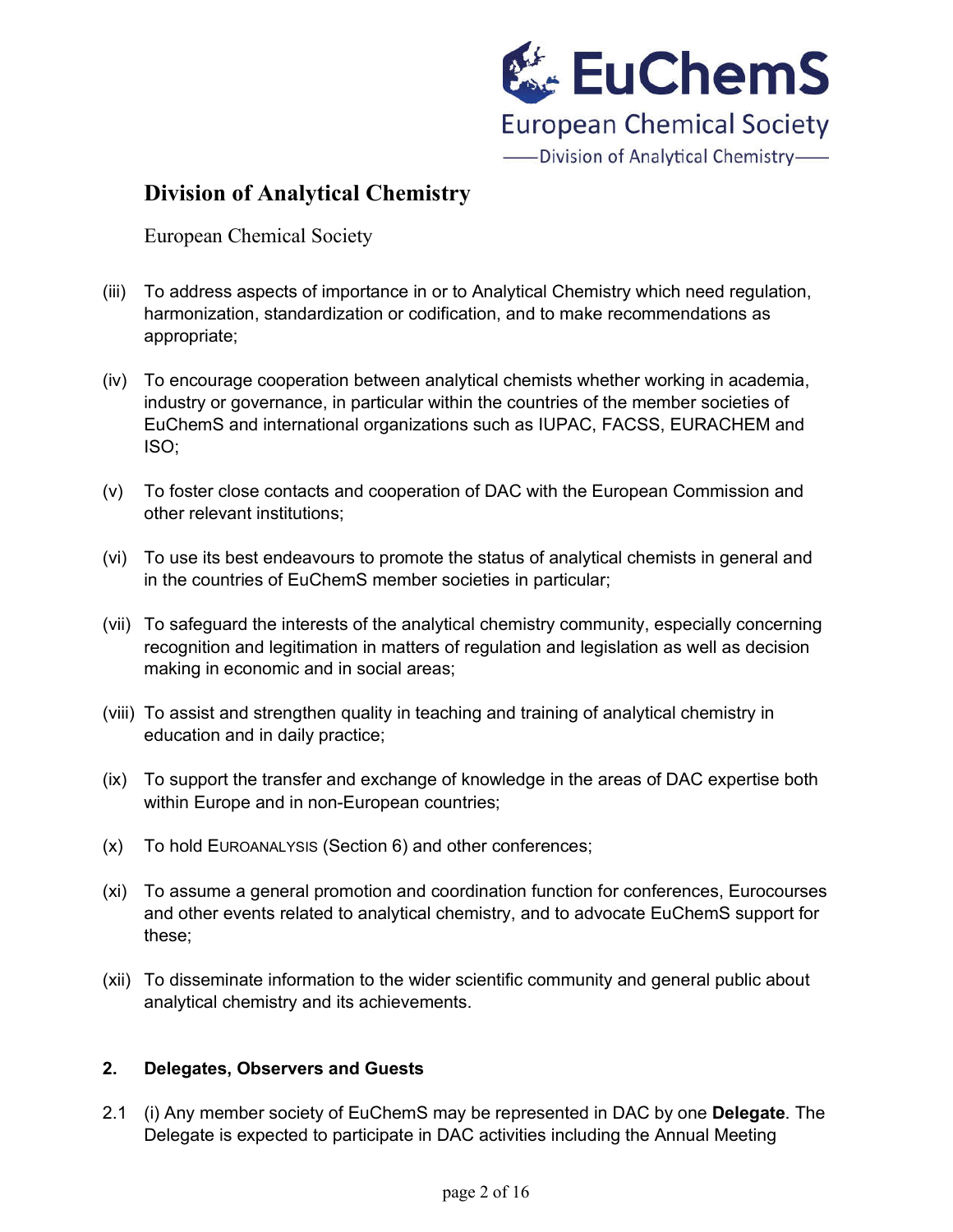

European Chemical Society

(Section 4.1). The Delegate conveys information between DAC and the Society represented. In case of a formal decision, the Delegate casts the vote on behalf of the society represented.

(ii) A **Delegate** must have expertise in a field relevant to Analytical Chemistry. A Delegate is appointed by a EuChemS member society which ensures the financial support necessary to perform the duties resulting from the mandate. A Delegate serves on DAC for a period according to the rules of the society represented. It is recommended that the societies appoint their Delegate for a period of at least three years, possibly followed by other such periods. The member societies notify DAC on the change of their Delegate.

(iii) In the case that an appointed Delegate cannot participate in the Annual Meeting or other DAC activities, the society represented may mandate a substitute for this event. This must be notified to the Chairperson (Section 3.1) or the Secretary (Section 3.3) in writing and in advance. The substitute must not be another Delegate or Observer (Section 2.2) to the DAC.

- 2.2 (i) DAC desires fruitful contacts with bodies which are actively related to Analytical Chemistry even though they are not members of EuChemS, such as;
	- European organizations or institutions on a supranational basis,
	- global organizations e.g. IUPAC,
	- national chemical societies of non-European countries,
	- associated (European) groups e.g. devoted to special branches and aspects of analytical chemistry.

At the request of DAC such bodies may nominate an expert in a field of analytical chemistry as **Observer** to DAC.

(ii) **Observers** may attend DAC meetings and participate in other DAC activities, however, Observers have no voting rights in DAC business.

- 2.3 For specific purposes and with the consent of the Delegates, a specialist may be requested by the DAC Chairperson (Section 3.1) to attend DAC meetings or to cooperate in DAC activities as **Guest**. Guests may give their views but shall have no voting rights.
- 2.4 The Head of a Study Group (Section 3.5) or a Task Force (Section 3.6) who does not serve as a DAC Delegate is **ex officio Guest** of DAC and requested to participate in DAC meetings. Guest status for three years is given to Chairperson (Section 3.1), Immediate Past Chair (Section 3.1), Heads (Section 3.5, 3.6). Secretary (Section 3.3).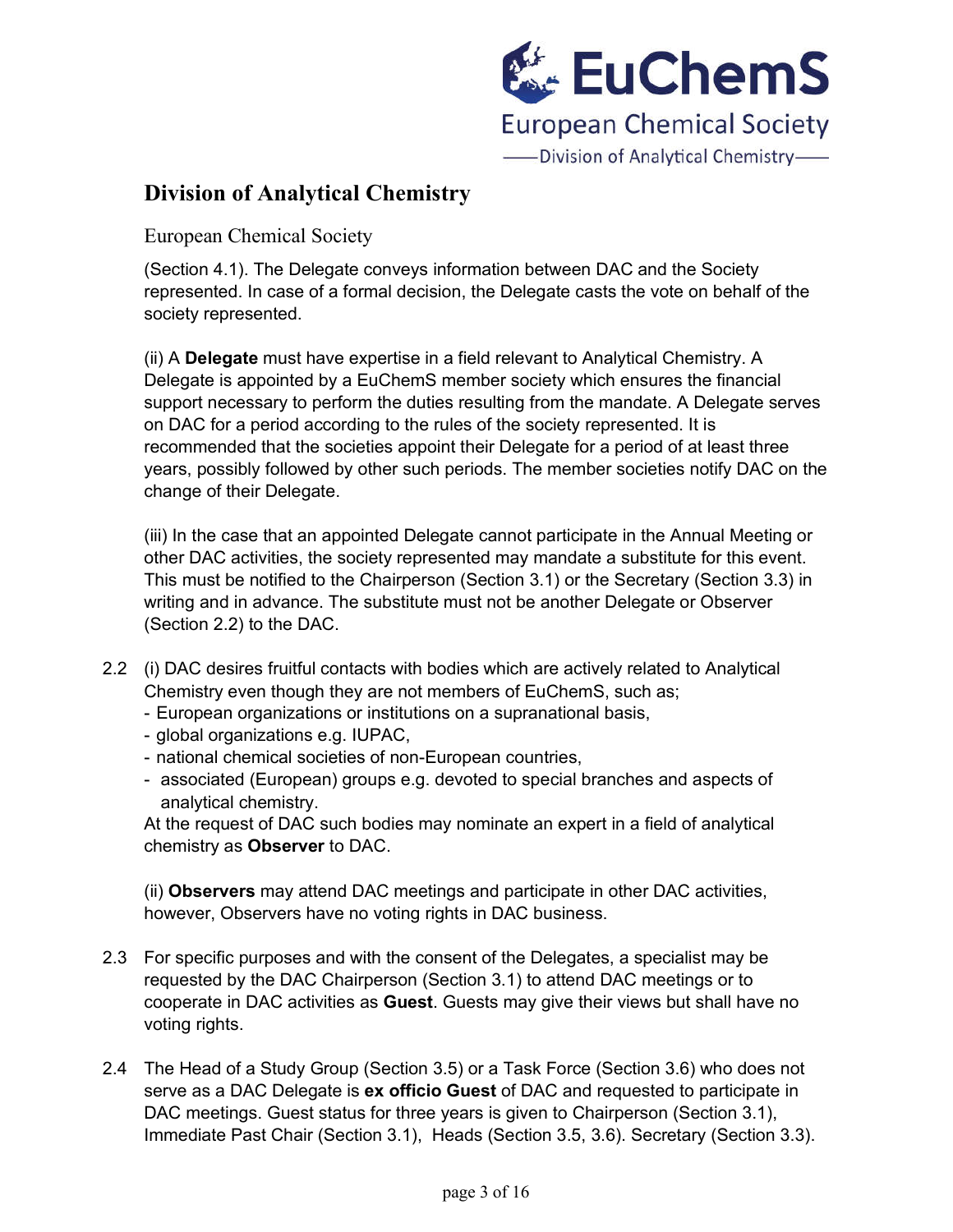

European Chemical Society

and Treasurer (Section 3.4) after resigning from these functions, unless they continue to serve as Delegate anyway.

### **3. Organization**

3.1 (i) The **Chairperson** represents DAC in all external affairs and to the public in general. The Chairperson presides at the Steering Committee meetings (Section 3.4), convenes and conducts the Annual Meeting (Section 4.1) and other meetings of DAC.

(ii) The **Chairperson** reports on DAC activities during the Annual Meeting and is responsible for keeping the Delegates, Observers and Guests informed on any important developments between the Annual Meetings. The Chairperson in cooperation with the Secretary (Section 3.3) maintains relations to the scientific community in analytical chemistry and as necessary to other related groups and the general public. To this end they produce yearly the **European Analytical Column** and the **Annual Report** to EuChemS and keep the **DAC internet site** updated.

(iii) The **Chairperson** attends the **EuChemS General Assembly**. On request of the Chairperson, the Secretary (Section 3.3) or other alternate may fulfil this duty.

(iv) The **Chairperson** supported by the Secretary stimulates activities of DAC and solicits appointments of Delegates, nominations of Observers and members of the Steering Committee as well as applications for EUROANALYSIS.

(v) The **Chairperson**, who shall be a Delegate, is elected for 3 years and may be reelected once for a second period.

(vi) At the end of their term of office the Chairperson will assume the role of **Immediate Past-Chairperson** for one year and remain as a member of the Steering Committee for that year.

(vii) Normally the call for nominations for the **Chairperson-Elect** is made at the Annual Meeting in the year before the election and the election takes place at the Annual Meeting in the second year of the Chairpersons term of office. A nomination should be made by a society confirming their moral and financial support of the chairmanship. A nomination must be notified to the Secretary not later than three months before the Annual Meeting at which the election takes place. The candidature will be announced with the invitation to the Annual Meeting. Normally the elected person assumes the office of Chairperson-Elect on 1 January following the election and becomes a member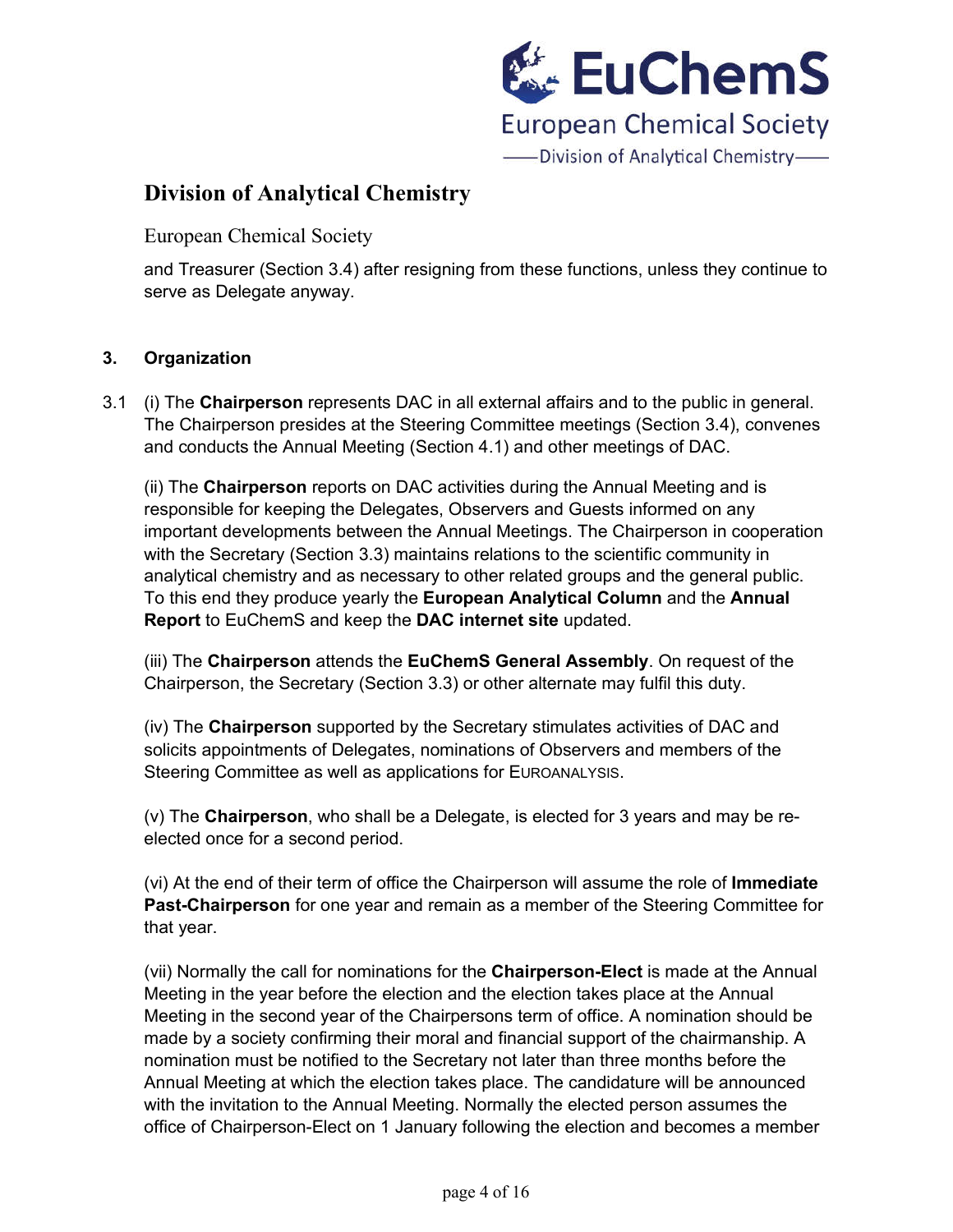

European Chemical Society

of the Steering Committee for familiarisation with the current business. The Chairperson-Elect assumes the office of Chairperson on the following 1 January.

- 3.2 In case of an unexpected vacancy of the Chair, the immediate past Chairperson will act as **Chairperson ad interim** to run the current business up to the next Annual Meeting at which it is possible to elect a new Chairperson. If the immediate past Chairperson is unable to act, the Steering Committee will appoint one of its members as Chairperson ad interim.
- 3.3 (i) The **Secretary** shall conduct the correspondence with the Delegates. In cooperation with the Chairperson, the Secretary draws up agendas for DAC meetings, prepares the minutes and compiles an End-of-Year Letter. The Secretary dispatches copies of this material to the DAC Delegates, the societies they represent, the Observers and Guests, and maintains the related list of names and full addresses for postal, courier and electronic delivery.

(ii) The **Secretary** is ex officio member of all DAC Study Groups and Task Forces to facilitate mutual exchange of information.

(iii) The **Secretary** is proposed by the Chairperson (or Chairperson-Elect). Normally the Secretary is a Delegate; the society represented is requested for moral and financial support of the appointment. The Secretary is approved by the Annual Meeting for a term of office of three years which may be renewed.

3.4 (i) The **Treasurer** is proposed by the Chairperson (or Chairperson-Elect). Normally the **Treasurer** is a Delegate; the society represented is requested for moral and financial support of the appointment. The **Treasurer** is approved by the Annual Meeting for a term of office of three years which may be renewed.

#### (ii) Income

Whenever there is a request from DAC to transfer funds to its budget line within the EuChemS account (income), the **Treasurer** of DAC shall send a request with all information needed for issuing an invoice to the Secretary General, cc to the **Chairperson** of DAC. When the invoice is paid, it is put on the division's budget line. If income arises from a DAC conference surplus, 10% of the surplus shall be put onto the EuChemS central budget line (Appendix I), and 10% to the DAC budget line.

#### (iii) Expenses

When an expense shall be paid from the DAC budget line, the **Treasurer** of DAC shall send the form for reimbursement of expenses, together with proof of payments of expenses, to the EuChemS General Secretary, *cc* to the **Chair** of DAC. If all is in order,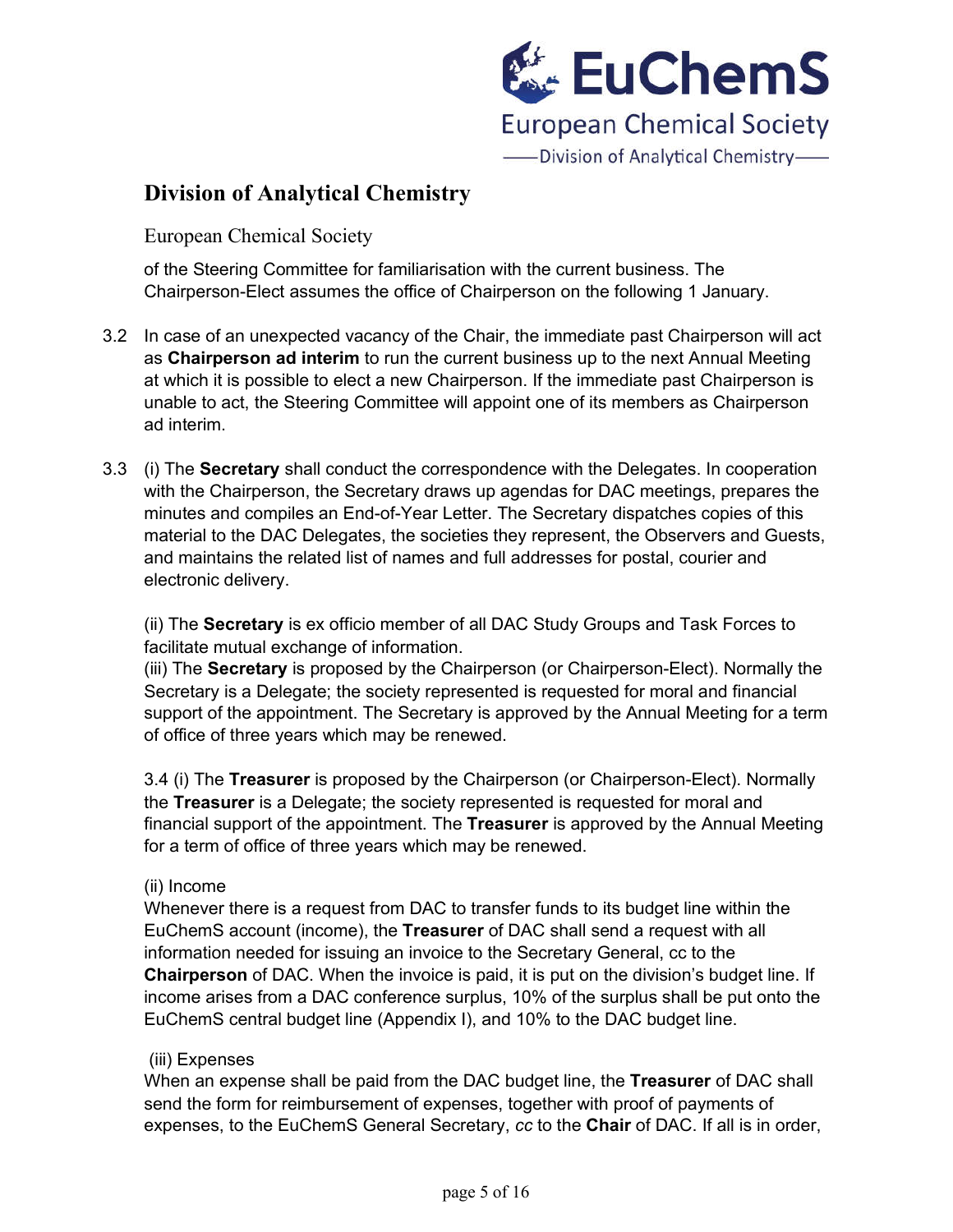

European Chemical Society

it shall be paid from the DAC budget line, after receiving authorisation for payment from the EuChemS Treasurer. It is entirely up to DAC to decide how the funds are spent for as long as there is enough money on its budget line and appropriate procedures described in related guidelines are followed.<sup>a</sup>

(iv) Budget planning

When the Budget for the next financial year is being prepared, the **Chair** of DAC is required to provide and send information for their budget line (on income and expense side) to the EuChemS Secretary General by the end of May.

3.5 (i) The **DAC Steering Committee** consists of the Chairperson, Secretary and Treasurer plus three to five Delegates appointed by the Annual Meeting (Section 4.1). The Steering Committee normally meets twice a year. In between mail and electronic means of communication shall be used to keep in close contact.

(ii) The Steering Committee is the **DAC executive** and deals with urgent affairs between the Annual Meetings. Decisions taken by the Steering Committee should be communicated to the Delegates and endorsed by the Delegates during the next Annual Meeting.

- 3.6 **Study Groups** are devoted to major topics of particular importance to DAC such as Bioanalytics, Education, History, Quality Assurance and Accreditation. The **Head** of any Study Group is appointed by the Annual Meeting and is normally a Delegate (Section 2.1), otherwise a Guest according Section 2.4. The Head of any Study Group is required to submit a written report to the Secretary prior to each Annual Meeting.
- 3.7 A **Task Force** deals with ad-hoc matters. The **Head** of a Task Force is appointed by the Annual Meeting and is normally a Delegate, otherwise a Guest according Section 2.4. The Head of a Task Force provides a written report for the Annual Meeting following its instalment giving recommendations for further action in the particular matter.
- 3.8 Members of a Study Group or a Task Force shall be nominated by the respective Head and appointed by the Annual Meeting. The **membership** of all groups is approved each year at the Annual Meeting. Normally the groups meet in conjunction with the DAC Annual Meeting.

### **4 Meetings**

<sup>a</sup> P-006 Division's budget ; P-003 Guidelines for Divisions and Working Parties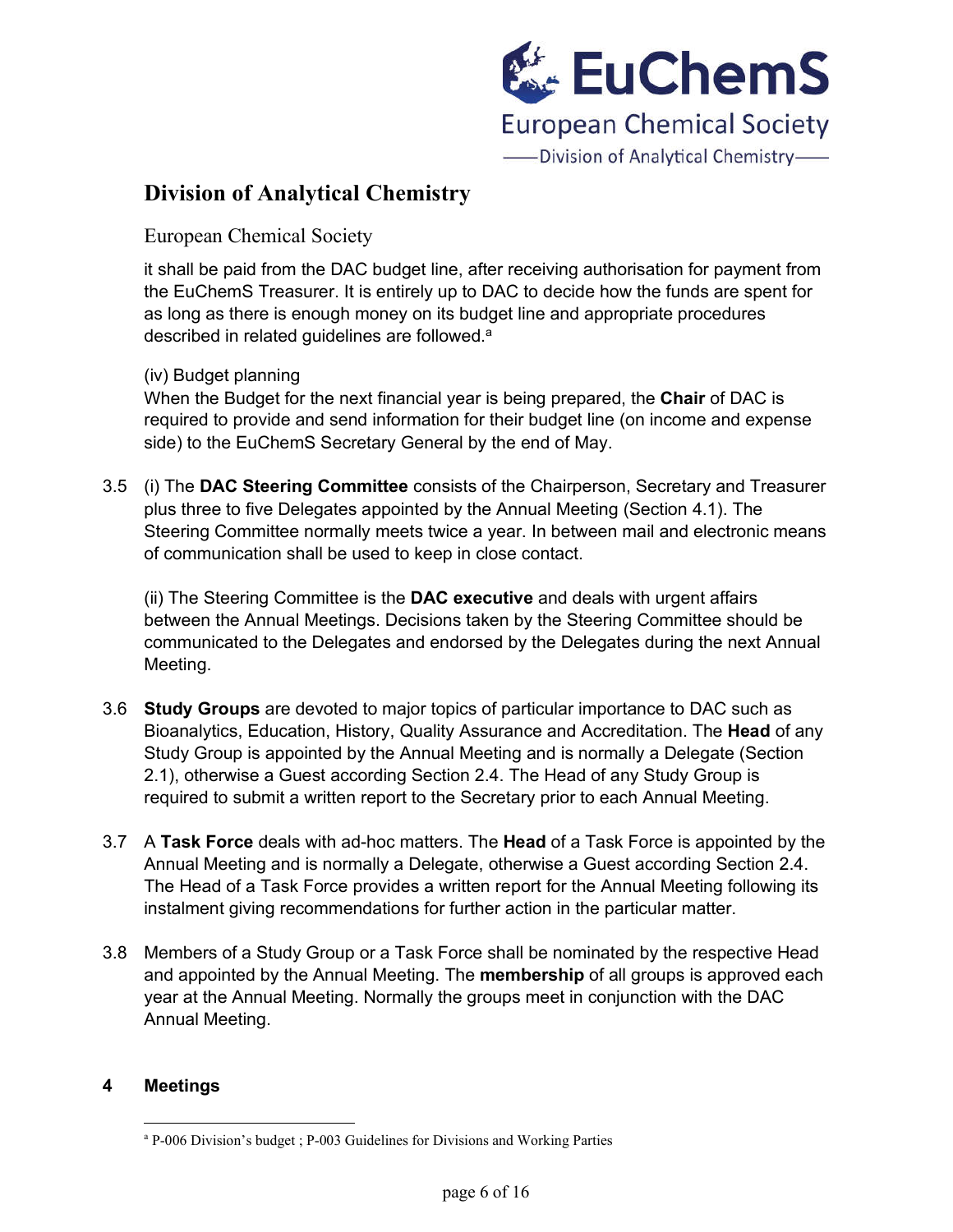

European Chemical Society

- 4.1 (i) DAC Delegates meet regularly once a year for the **Annual Meeting** which constitutes the supreme authority of DAC. Among the duties of the Annual Meeting are;
	- to elect the Chairperson,
	- to approve the Secretary and Treasurer on proposal of the Chairperson (or Chairperson elect),
	- to appoint members of the Steering Committee on proposal of the Chairperson (or Chairperson elect),
	- to initiate and authorize Study Groups and Task Forces, to define their field of action, to appoint their Heads, and to approve their membership,
	- to receive and discuss the reports from the Chairperson, the Heads of the Study Groups and Task Forces, as well as of the representatives of the EUROANALYSIS conferences (Section 6.1),
	- to choose the location of EUROANALYSIS, and
	- to discuss and decide all relevant issues.

(ii) The **Annual Meeting** should take place in temporal and spatial conjunction with EUROANALYSIS (Section 6), in other years preferably in conjunction with a meeting which attracts Delegates. Invitations confirming place and date of the meeting and stating the proposed agenda, shall be send to Delegates and their societies as well as to Observers and Guests not later than six weeks before the event. The minutes should be dispatched not later than eight weeks after the Annual Meeting; they should also inform on the proposed place and date of the subsequent Annual Meeting.

4.2 An **extraordinary DAC meeting** shall be arranged on the written request of two Delegates, provided the majority of all Delegates agree by postal voting.

### **5. Voting Procedures**

- 5.1 Normally the DAC reaches decisions by **consensus**.
- 5.2 If voting is appropriate, the case is decided by **simple majority** of the votes cast including abstentions (non-marked ballots). In case of a tie situation the Chairperson casts an additional vote.
- 5.3 There shall be **one vote per member society** of EuChemS for all items, except for the location of EUROANALYSIS (Section 5.4). The vote is cast on behalf of the member society by its Delegate or its mandated substitute present at the meeting.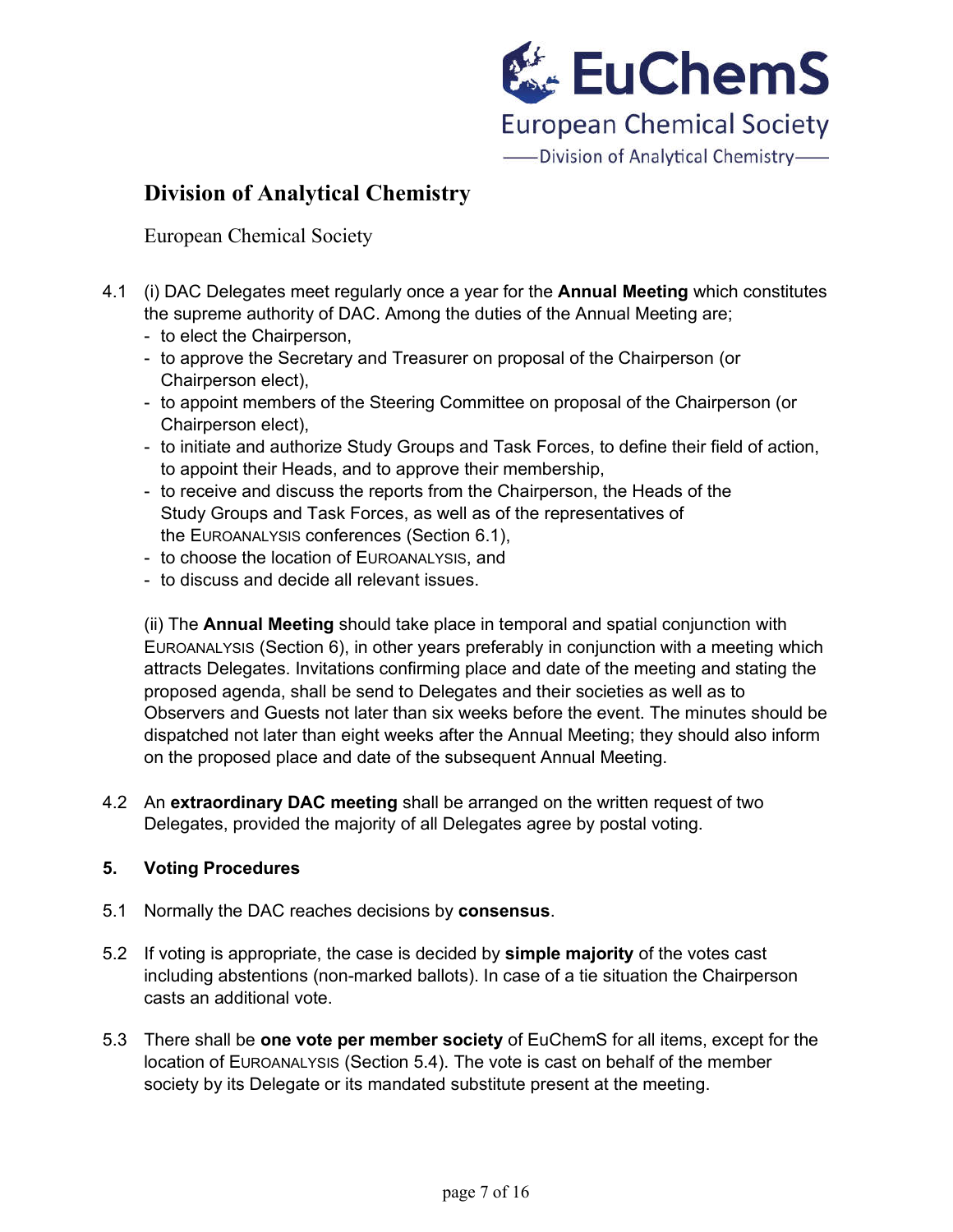

European Chemical Society

- 5.4 For deciding on the location of EUROANALYSIS, there shall be **one vote per country**, i.e., if more than one society of a country are members of EuChemS, their Delegates have to agree on the vote or abstain.
- 5.5 If voting takes place in a meeting, voting by mail or other ways of communication shall not be acceptable. If the Steering Committee feels that an **urgent decision** must be made by the Delegates that cannot be postponed to the next regular or extraordinary DAC meeting, postal or electronic voting is permitted.
- 5.6 (i) Election of the Chairperson shall be by **secret ballots**. A candidate is elected when obtaining more than half the votes cast including abstentions ("absolute majority"). If at a first voting no absolute majority is reached, the candidates with the two highest numbers of votes qualify for another vote when abstentions are not counted. If there is just one candidate, the ballots must ask for the choice 'yes' or 'no'.

(ii) An equivalent procedure shall apply to selecting the EUROANALYSIS location.

#### **6. Conferences**

6.1 (i) As requested by the EuChemS Directives for Divisions, DAC holds a broad-spectrum conference on analytical chemistry on a regular basis. This conference is called **EUROANALYSIS** and constitutes a forum of the EuChemS member societies for the analytical chemists from academia, governance and industry. The venue is rotated between all European countries. The organizers must have the support of a national EuChemS member society and EuChemS sponsorship.

(ii) The procedures of the call for tenders, the application and the conduct of the conference are given in Appendix I of this document ("**Rules for EUROANALYSIS"**).

(iii) The **Presidium** of a given EUROANALYSIS consists of the President of the particular event, the Presidents of the previous two conferences and the President for the subsequent conference of this series as well as the DAC Chairperson who chairs the Presidium. The Presidium approves the scientific committee(s), the structure and the contents of scientific programme and other relevant items. It offers its expertise and help to ensure the success of the conference.

6.2 Organizers of a meeting related to analytical chemistry, may apply for an "In cooperation with DAC" designation. It must be understood that this label indicates a specific high quality of the meeting and the desire for international participation. Further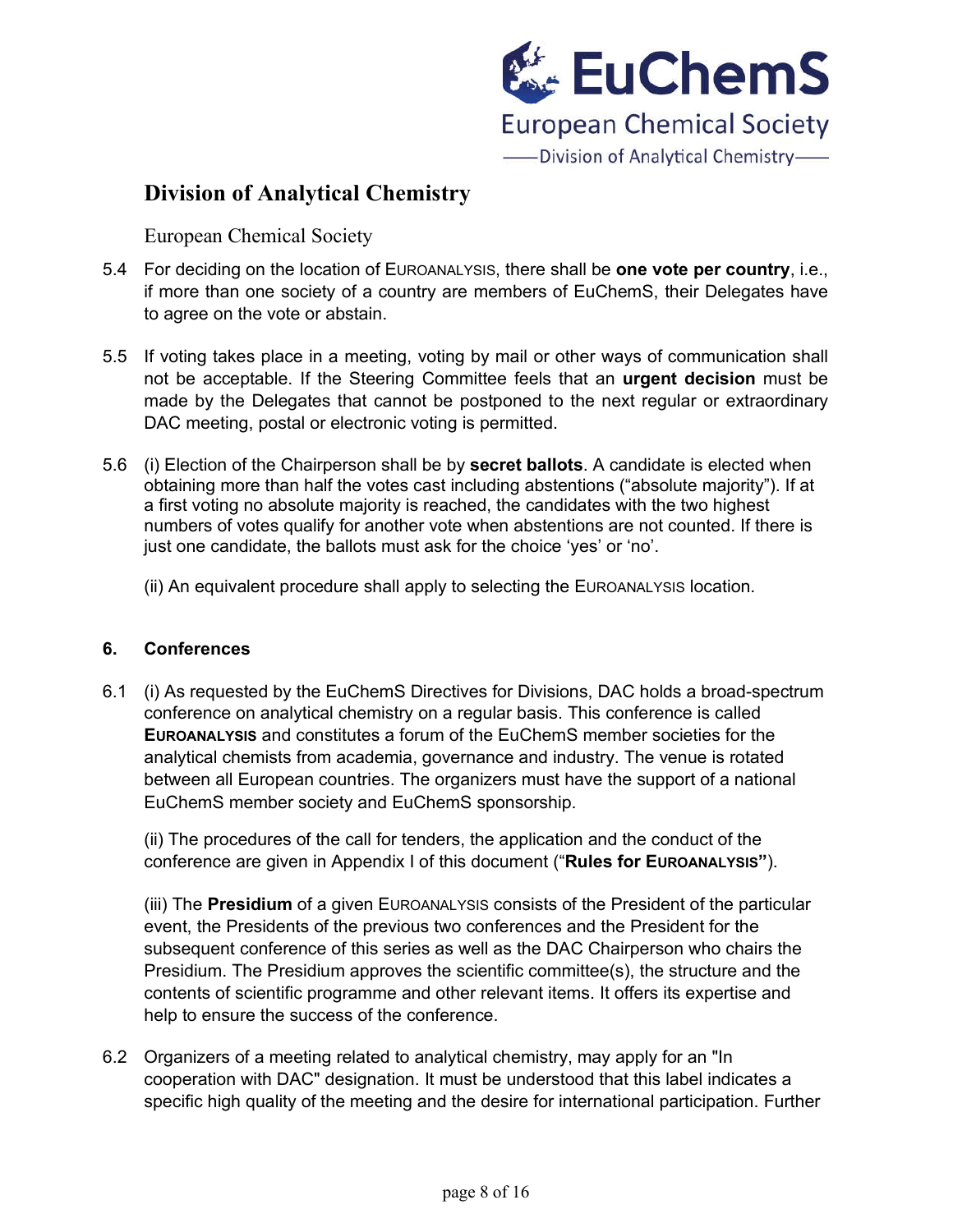

European Chemical Society

details are given Appendix II of this document ("**Guidelines for Meetings organized in cooperation with DAC-EuChemS**").

### **7. Honours**

- 7.1 A "**DAC Tribute**" is designed to honour a person of outstanding merits and long-lasting valuable services for DAC-EuChemS. Current DAC Delegates, Observers and Guests are not eligible. Any Delegate can submit in writing a detailed proposal outlining the case for an award. The proposal will be distributed with the agenda of the next Annual Meeting, to be discussed and decided there. The DAC Tribute consists of a document which states the acknowledged merits. It will be handed over by the DAC Chairperson at a suitable occasion, preferably in presence of a large audience of colleagues.
- 7.2 The DAC has established the "**Robert Kellner Lecture**" in memory of the efforts and achievements of the late Prof. Dr. Robert Kellner from Vienna University of Technology towards the consolidation of Analytical Chemistry in Europe. This award shall distinguish a person who has made substantial contribution to the advancement of Analytical Chemistry research or education. The Statutes of the "Robert Kellner Lecture" are given in Appendix III of this document.
- 7.3 The DAC has established the **"DAC-EuChemS Award"** for sustained contributions to Analytical Chemistry in Europe. This award shall distinguish a European individual who has demonstrated significant and sustained achievements in Analytical Chemistry research or education throughout his/her career.

### **8. Amendments**

Amendments to this Document shall be made at an Annual Meeting and shall require a majority of at least two thirds of the votes cast.

*Approved by the DAC Delegates at the Annual Meeting on 5 September 1999 in Bratislava, Slovakia. Amended unanimously by the Annual Meeting on 21 September 2003 in Thessaloniki, Greece. Appendix III modified at the Annual Meeting on 25th August 2013 in Warsaw, Poland. Appendix IV added at the Annual Meeting on 25th August 2013 in Warsaw, Poland. This version is approved at the DAC Annual Meeting on 26 August 2018 in Liverpool, UK.*

*The parent association FECS adopted the name 'EuCheMS' in October 2004; this document has been changed accordingly as endorsed by the DAC Annual Meeting on 25 June 2006 in Moscow, Russia. A new change of the name EuChemS was made in August 2018; this document has been changed accordingly as endorsed by the DAC Annual Meeting on* 26 August 2018 in Liverpool, UK.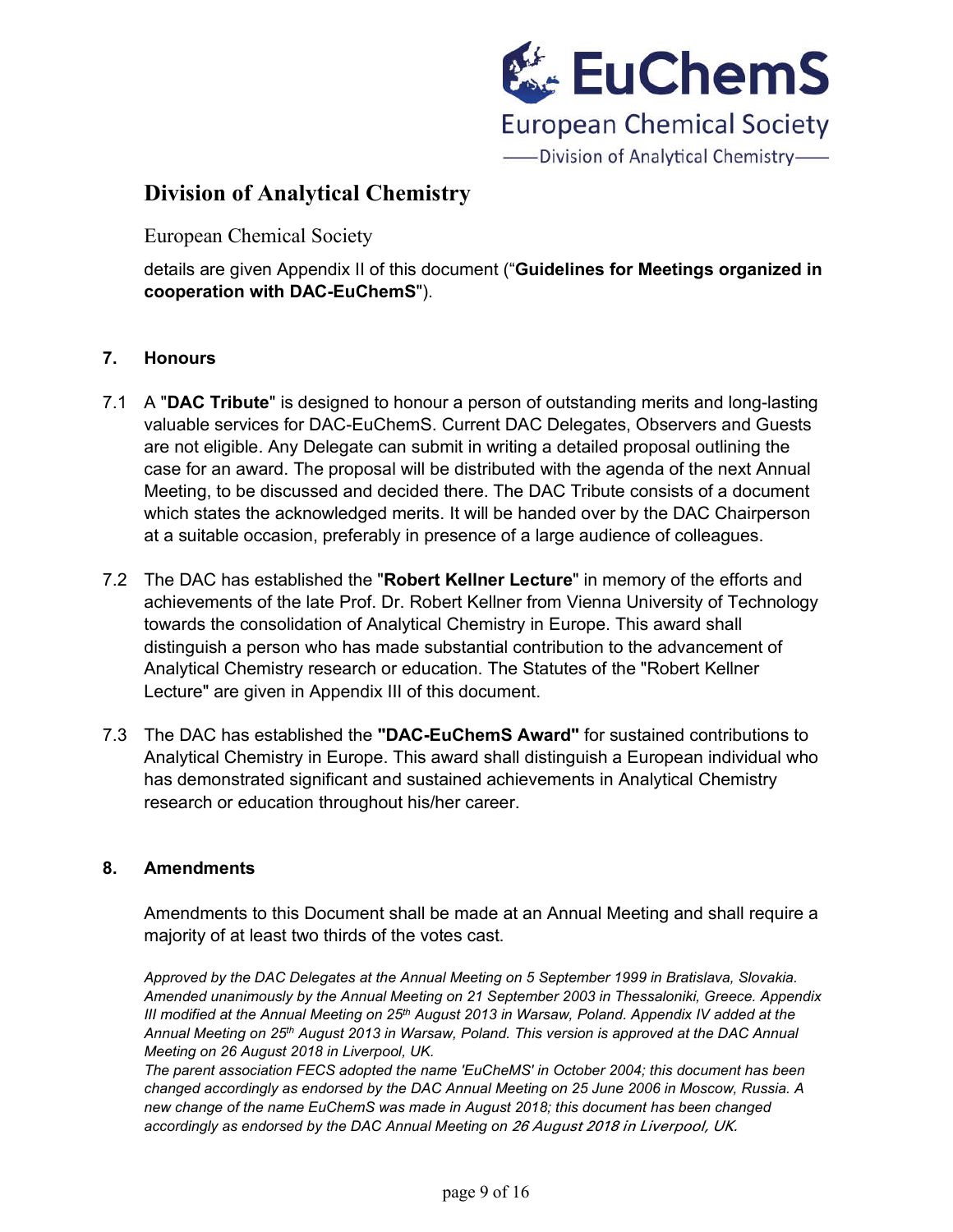

European Chemical Society

DAC Procedures and Practices **Appendix I**

### **Rules for EUROANALYSIS**

- 1 EUROANALYSIS is a broad-spectrum conference on analytical chemistry held on a regular basis, preferably every second year, as a common forum of the national societies represented in the DAC and the meeting place of the analytical community from academia, governance and industry. Preference is given to European speakers as invited lecturers. No person should be offered a plenary or keynote lecture at two successive EUROANALYSIS conferences.
- 2 The decision on the **location** of a EUROANALYSIS is based on applications and taken by voting at the Annual Meeting at least three years ahead. Venues should be rotated between all European countries.
- 3 The DAC Chairperson or Secretary shall, at least 9 months ahead of the decision meeting and in writing, invite Delegates and their societies to **tender** for EUROANALYSIS.
- 4 The applicants shall submit a **Bid Book** together with a supporting letter from a relevant organization, preferably a member society of EuChemS, to all DAC Delegates at least 3 months ahead the Annual Meeting where the decision is made. The Bid Book shall contain the basic features and essential information as well as the fees to be expected with the understanding that each EUROANALYSIS shall be financially self-supporting. The applicants shall give a concise presentation of their proposals during the Annual Meeting which are discussed prior to the vote.
- 5 An application for EUROANALYSIS can only be considered if the prospective organizers agree to the **commitments** among which are to
	- i. adhere to the DAC Procedures and Practices,
	- ii. take all steps to ensure that every interested scientist is able to attend the conference without hindrance and that visas are granted without undue delay,
	- iii. obtain EuChemS sponsorship,
	- iv. use the DAC logo on the covers of related printed matters,
	- v. implement the Presidium in the organizational structure according its duties outlined in Section 6.1 of the DAC Procedures and Practices,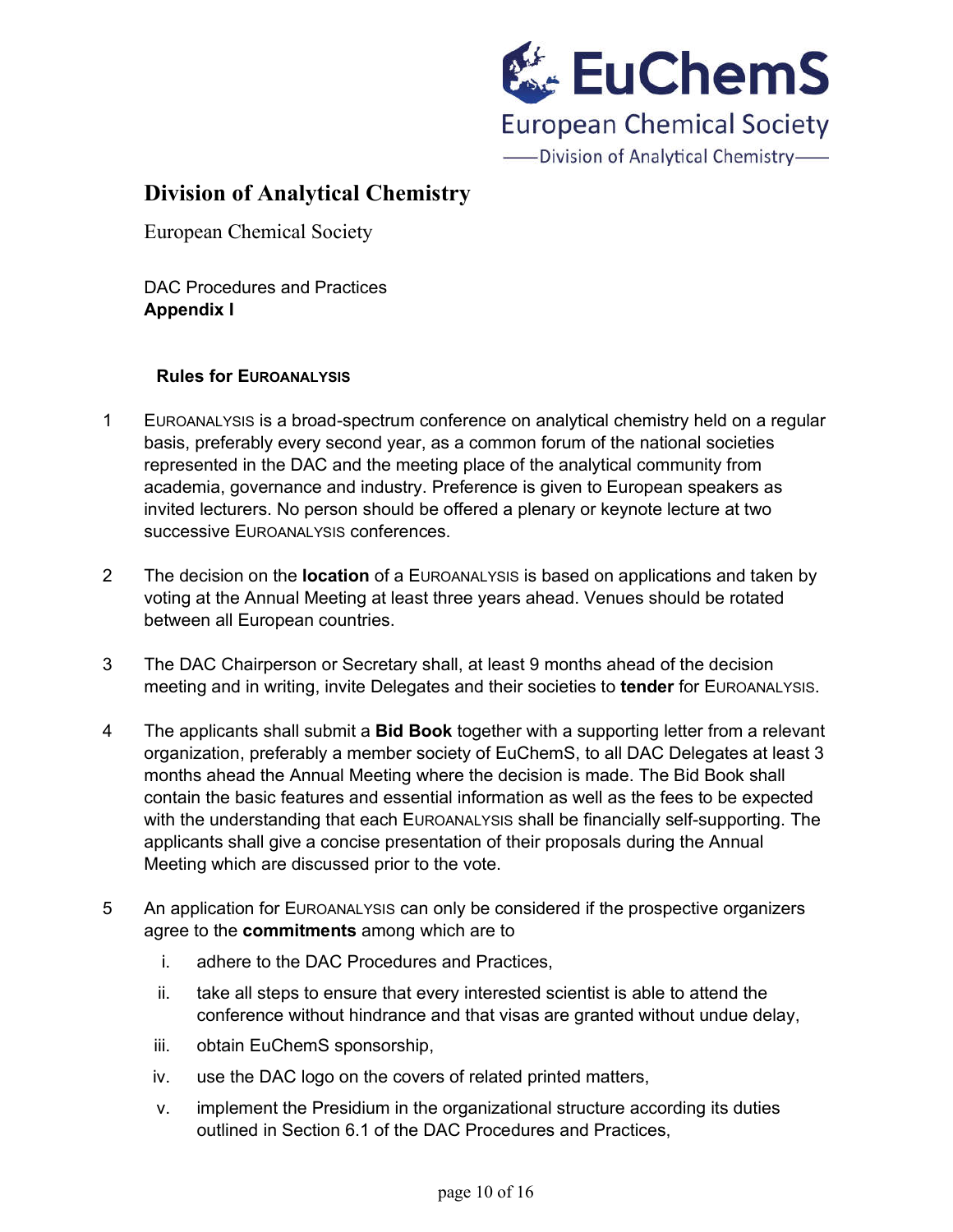

European Chemical Society

- vi. arrange for the "Robert Kellner Lecture" and "DAC Award lecture" as plenary lectures in a prominent place, including free participation of the awardees in EUROANALYSIS,
- vii. include on request of the presidium  $-$  a EuChemS Lecture and a session for important analytical science awards, such as the Emanuel Merck Prize,
- viii. schedule a lecture on the history of analytical science in the host country, preferably within the opening session,
- ix. report to the Annual Meetings including the one following the conference,
- x. keep the Presidium informed on the progress and any difficulties encountered in the organization,
- xi. arrange a visitation by the Presidium about 18 months before the conference to discuss all aspects of the organisation,
- xii. strive for balanced participation from all European regions,
- xiii. encourage young scientists to participate, especially by offering low registration fees and cheap accommodation, and by allocating a generous number of oral presentations to them,
- xiv. produce a written final report on the course, participation and outcome of the conference well before the Annual Meeting in the year after the conference,
- xv. provide exhibition space for cooperating journals and meetings,
- xvi. spend 5% of the income from the full registration fees for the benefit of the next EUROANALYSIS; the specific use, e.g. to contribute to a balanced regional participation or to attract certain groups, shall be agreed with the organizers of the next EUROANALYSIS and the Presidium.
- xvii. 20% of any surplus that may be achieved, after settlement, shall be shared equally (50:50) between the core budget of EuChemS and the DAC budget.
- xviii. If the conference closes with a deficit or has to be cancelled, the deficit shall be the responsibility of the member society except that 10% will be covered by EuChemS. The DAC may also opt to cover 10% of any deficit.
- 6 The material presented at a EUROANALYSIS should be published as soon as possible after the conference.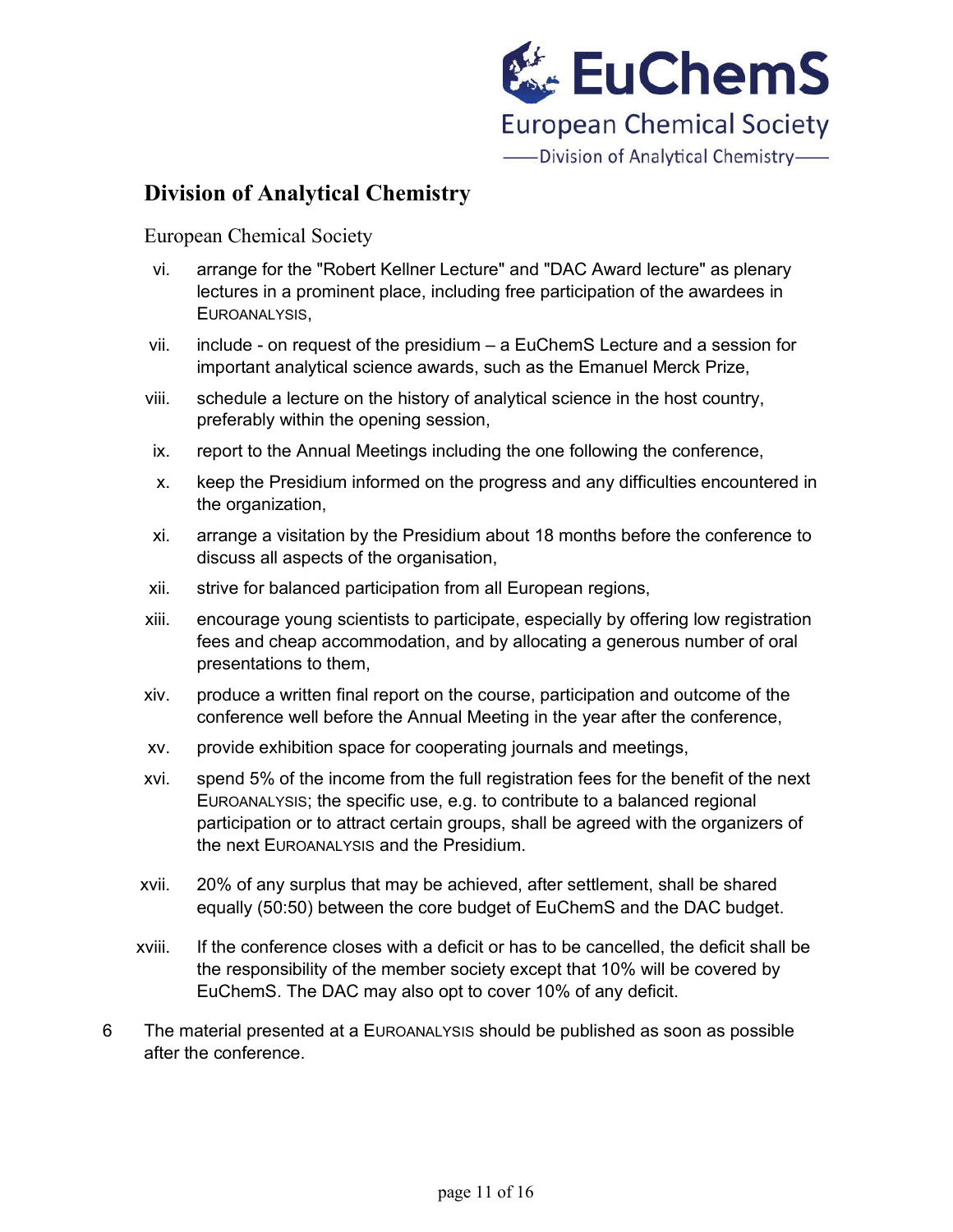

European Chemical Society

*Approved as part of the DAC Procedures and Practices by the Annual Meeting on 5 September 1999 in Bratislava, Slovakia. Amended unanimously by the Annual Meeting on 21 September 2003 in Thessaloniki, Greece. The updated version is approved at the DAC Annual Meeting on 26 August 2018 in Liverpool, UK.*

*The parent association FECS adopted the name 'EuCheMS' in October 2004; this document has been changed accordingly as endorsed by the DAC Annual Meeting on 25 June 2006 in Moscow, Russia. A new change of the name EuChemS was made in August 2018; this document has been changed accordingly as endorsed by the DAC Annual Meeting on 26 August 2018 in Liverpool, UK.*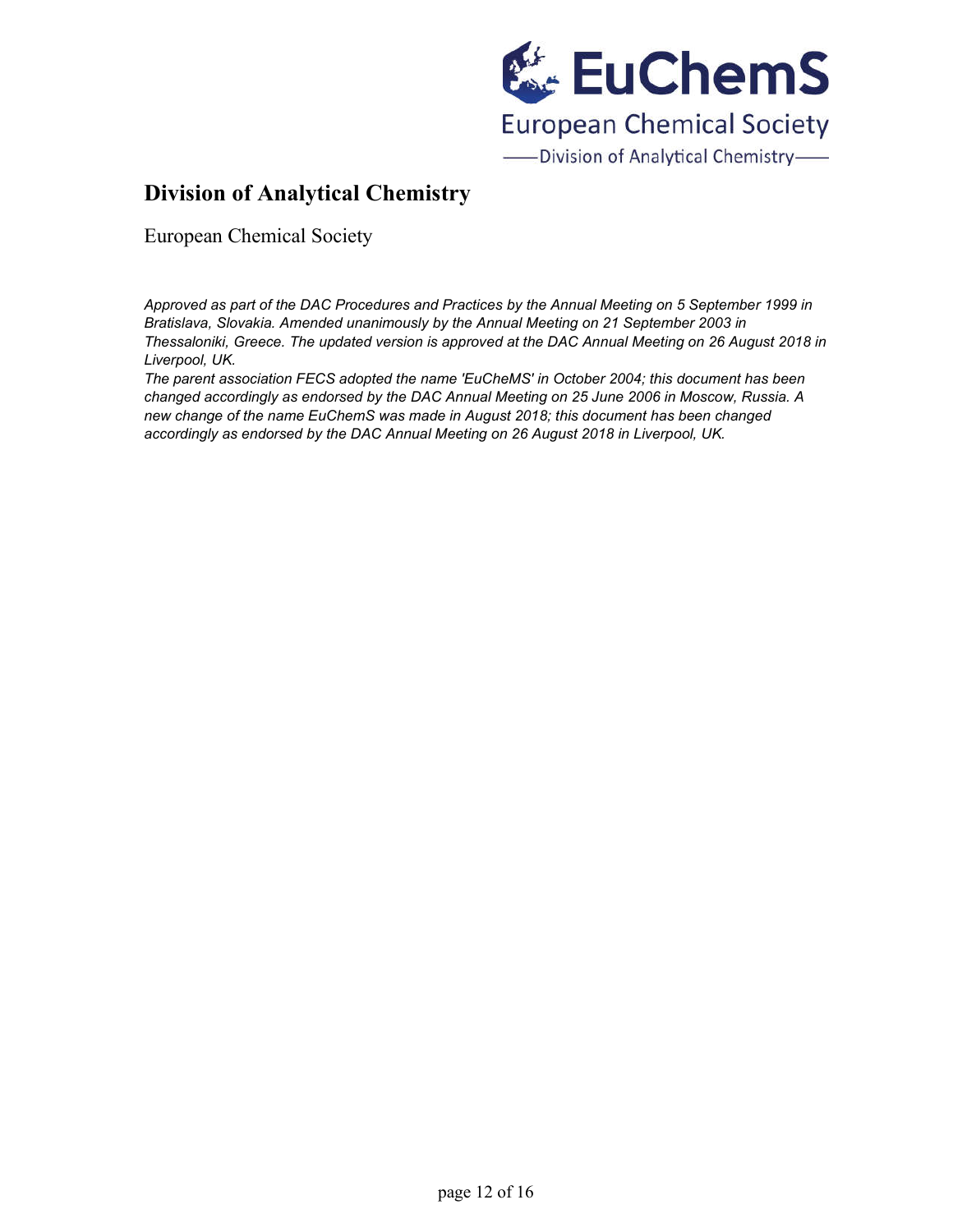

European Chemical Society

DAC Procedures and Practices **Appendix II**

### **Guidelines for Meetings organized in cooperation with DAC-EuChemS**

Organizers of a meeting related to analytical chemistry, may apply for an "In cooperation with DAC" designation. It must be understood that this label indicates a specific high quality of the meeting and the desire for international participation. The usage of English, particularly in slides etc., is encouraged.

The application should be submitted in writing to the DAC Chairman or Secretary at an early stage of the preparations. After the consent of the Steering Committee, the organizers can use the DAC logo and state the cooperation in their announcements. The meetings will be listed on the DAC internet site. These co-operations are notified to the DAC Annual Meeting.

DAC will provide information on its composition, objectives, aims and current programmes for presentation at the conference. The organizers are required to provide an informative written report (not more than 250 words) at the Annual Meeting following the event. The report is included in the Minutes and thus conveyed to DAC Delegates, Observers and Guests.

*Approved by the Annual Meeting on 16 September 2001 in Córdoba, Spain.*

*The parent association FECS adopted the name 'EuCheMS' in October 2004; this document has been changed accordingly as endorsed by the DAC Annual Meeting on 25 June 2006 in Moscow, Russia. A new change of the name EuChemS was made in August 2018; this document has been changed accordingly as endorsed by the DAC Annual Meeting on 26 August 2018 in Liverpool, UK.*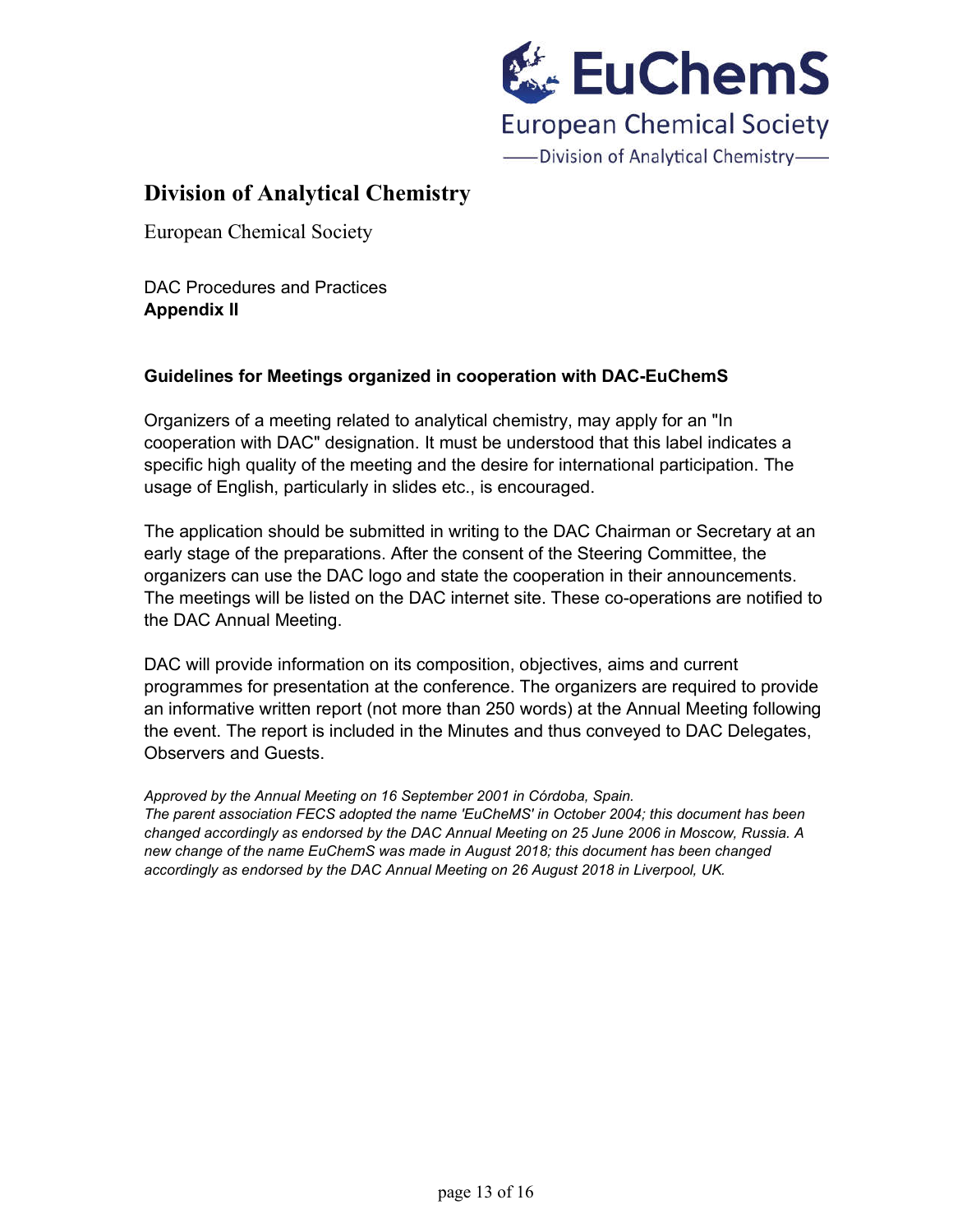

European Chemical Society

DAC Procedures and Practices **Appendix III**

### **Statutes of the "Robert Kellner Lecture"**

- 1 The Division of Analytical Chemistry of the European Association for Chemical and Molecular Sciences (DAC-EuChemS) has established the "Robert Kellner Lecture", sponsored by Springer-Verlag, in memory of the efforts and achievements of the late Prof. Dr. Robert Kellner from Vienna University of Technology towards the consolidation of Analytical Chemistry in Europe.
- 2 The lectureship shall be every second year. The lecture shall be delivered as a prominent plenary lecture at a EUROANALYSIS Conference.
- 3 The awardee shall be an individual who has made substantial recent contributions (in the last five years) to the advancement of Analytical Chemistry research or education in Europe.
- 4 Nominations will be publicly called for. Candidates may be proposed by one of the European Chemical Societies, other scientific bodies and individual scientists (selfnomination excluded). The nomination must include a justification letter describing the achievements and the candidate's curriculum vitae and address. It must reach the Secretary of DAC-EuChemS before the date given in the announcement of the call. Current members of DAC Steering Committee are not eligible.
- 5 The jury for each "Robert Kellner Lecture" shall take due regard of gender balance and be composed of up to six renowned analytical chemists (including not more than two current DAC-EuChemS delegates, who cannot be President of the Jury). The jury members are proposed by the DAC Steering Committee and endorsed by the DAC Annual Meeting. The jury acts in an honorary capacity. One third of the jury members shall normally rotate every two years.
- 6 The DAC Steering Committee has the right to nominate additional candidate(s) if requested to do so by the "Robert Kellner Lecture" jury.
- 7 The lectureship shall be granted to a single candidate or left unawarded if none of the candidates is judged to qualify as a suitable recipient.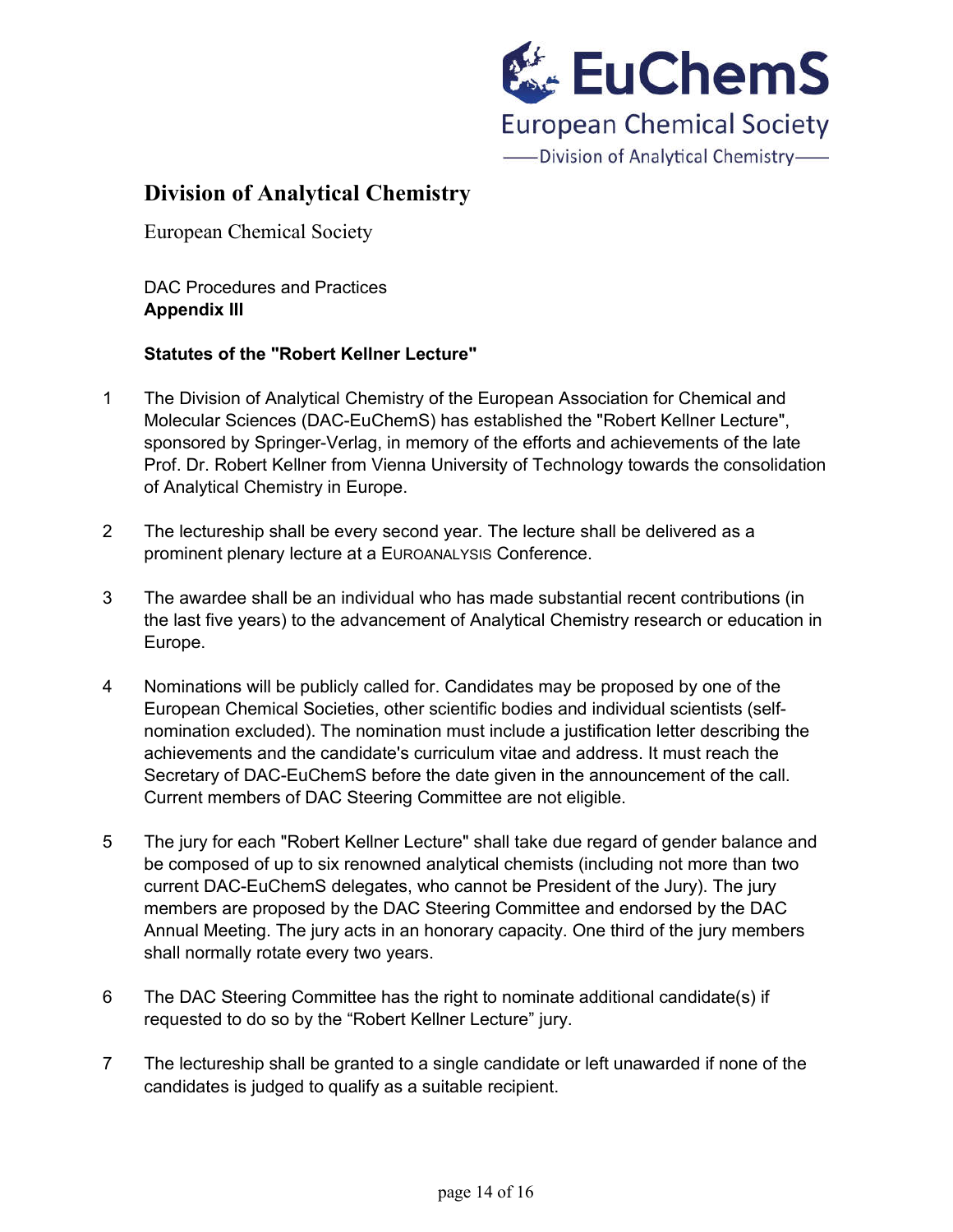

European Chemical Society

8 The awardee will receive a diploma as well as free registration for the EUROANALYSIS Conference at which the "Robert Kellner Lecture" is delivered.

*Originally passed by the DAC Annual Meeting on 21 September 2003 in Thessaloniki, Greece and last revised at the DAC Annual Meeting in Warsaw, Poland on 25 August 2013. The updated version is approved at the DAC Annual Meeting on 26 August 2018 in Liverpool, UK and amended at the DAC Annual Meeting on 1 September 2019 in Istanbul, Turkey.*

DAC Procedures and Practices **Appendix IV**

### **Statutes of the "DAC-EuChemS Award"**

- 1 The Division of Analytical Chemistry of the European Association for Chemical and Molecular Sciences (DAC-EuChemS) has established the "DAC-EuChemS Award", sponsored by Springer-Verlag, for sustained contributions to Analytical Chemistry in Europe.
- 2 The award shall be given every second year. The awardee is expected to deliver a lecture at the next EUROANALYSIS Conference.
- 3 The awardee shall be an individual who has demonstrated significant and sustained achievements in Analytical Chemistry research or education in Europe throughout his/her career.
- 4 Nominations will be publicly called for. Candidates may be proposed by one of the European Chemical Societies, other scientific bodies and individual scientists (selfnomination excluded). The nomination must include a justification letter describing the achievements and the candidate's curriculum vitae and address. It must reach the Secretary of DAC-EuChemS before the date given in the announcement of the call. Current DAC Steering Committee are not eligible.
- 5 The jury for each "DAC-EuChemS Award" shall take due regard of gender balance and be composed of up to six renowned analytical chemists (including not more than two current DAC-EuChemS delegates, who cannot be President of the Jury). The jury members are proposed by the DAC Steering Committee and endorsed by the DAC Annual Meeting. The jury acts in an honorary capacity. One third of the jury members shall normally rotate every two years.